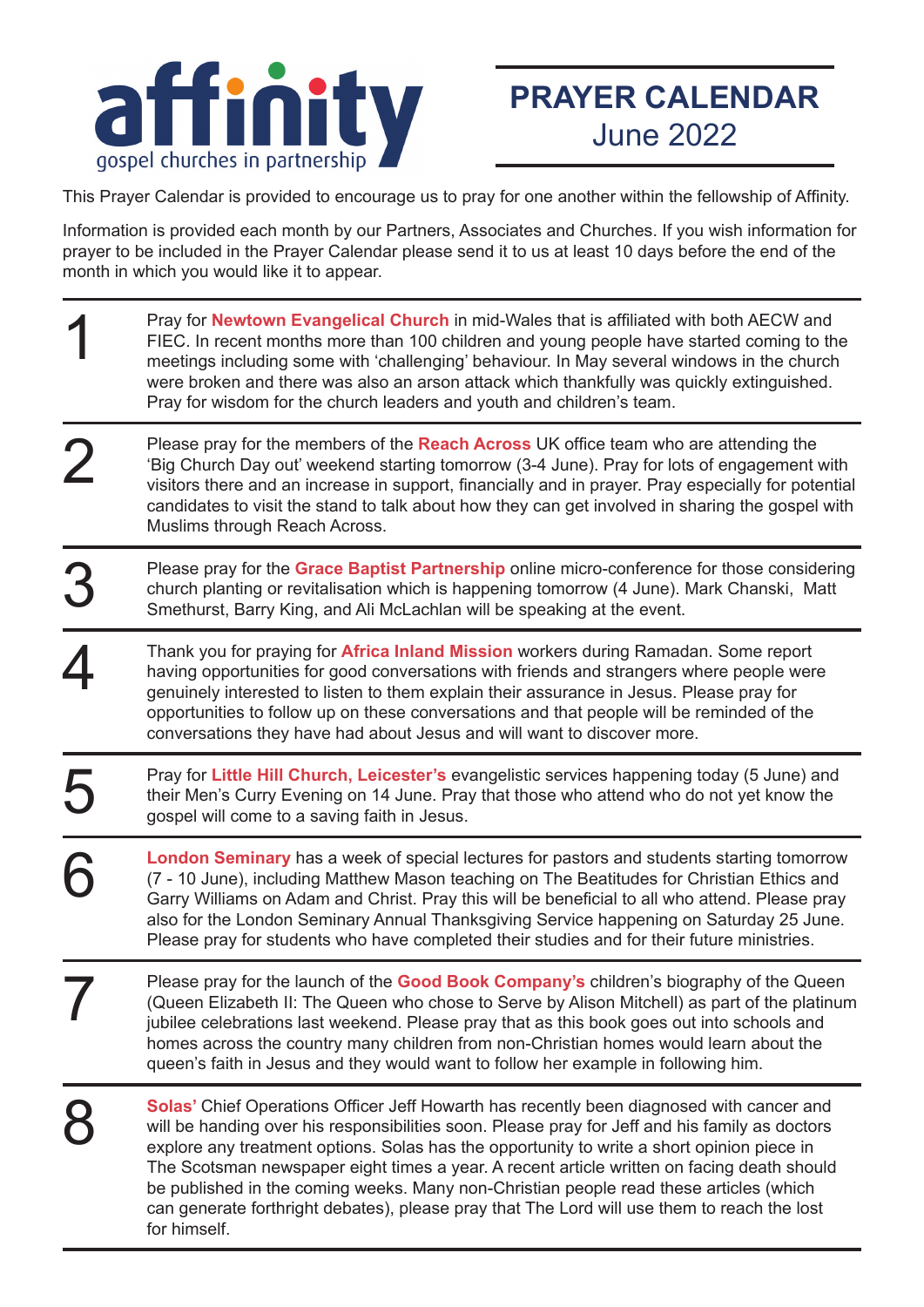Please pray for the Bishop of Maidstone's regional conference in London today (9 June) with **Church Society** contributing a session on 'Complementarianism in Practice'. The same meeting is also being held on the 15 June in Manchester.

10 Join with **Blenheim Free Church, Maidenhead**, in giving thanks for an increase in numbers on a Sunday. Please pray for Richard Lawrence and Neil Watkinson as they preach on several Sundays whilst their pastor, Peter Cranch, is on sabbatical.

9

11 Pray for the churches **Access Insurance** work with as they engage in kingdom work in local communities, national level campaigns and international mission.

12 Thank God for two candidates being interviewed for long term work with **UFM** in Kenya and France tomorrow (13 June). Please continue to pray that God might raise up and send out workers for the harvest fields around the world.

13 The **Evangelical Presbyterian Church of Ireland** annual meeting is happening today (13 June). Pray for guidance as they plan for the months ahead. Pray for Affinity staff Graham Nicholls and Joel Upton as they travel to Ireland to join the meeting.

14 Pray for God's blessing on the Annual Meeting of the Synod of the **Reformed Presbyterian Church of Ireland** being held in Armagh today and tomorrow (14-15 June). Pray for the incoming Moderator, Rev. Geoffrey Allen, as he chairs the meetings. Pray for wisdom for the members of Synod and pray that all will be done to the glory of God.

15 **Monyhull Church, Birmingham** give thanks for encouraging times at a recent baptismal service and Mission Sunday. Pray that the church would continue to grow in love for the lost and in their love for one another. Pray also for the church's Community Day on Saturday 2 July, that they would be able to build meaningful relationships with those on their estate for the sake of the Gospel.

16 Please pray for the farewell meeting for Professor Musa and Mrs Pamela Gaia, members of **Knock Evangelical Presbyterian Church**, happening today. They return from furlough to continue their work with Mission Africa in Jos, Nigeria.

17 Starting next week there will be six weeks of **BCM UK** 'Hello Life Outreach Teams' in Belfast, Carryduff, Newry, Lurgan, Downpatrick, and Lisburn (19 June - 20 August). These are Bible clubs for children in housing estates, mainly outdoors. Many Bible Clubs will be in areas which have very little Gospel witness – pray for open doors. Pray also for opportunities for BCM UK workers to engage with parents and adults in the various housing estates.

18 **True Freedom Trust** are holding the final day conference in their series entitled Steadfast in London today (18 June). Pray for Charles, Adam and Simon as they speak from the Psalms. Pray they would preach faithfully and wouldn't get in the way of the Word of God and its hearers.

19 **Edward Solicitors** are thankful to God for blessing them with some new team members who started this month (June). Please pray for Esther and Esther joining our finance and legal secretary teams, and Juliette joining our charities team. Pray for the team as they organise inductions and help them settle.

20 Pray that the **Free Church of Scotland (FCoS)** will work together to see God's Church become increasingly healthy right across Scotland, and beyond. Pray that churches in Scotland would help others grow in spiritual health. Pray for the FCoS Mission Board as they seek to support existing churches in their life and ministry – in various ways including the revitalisation track.